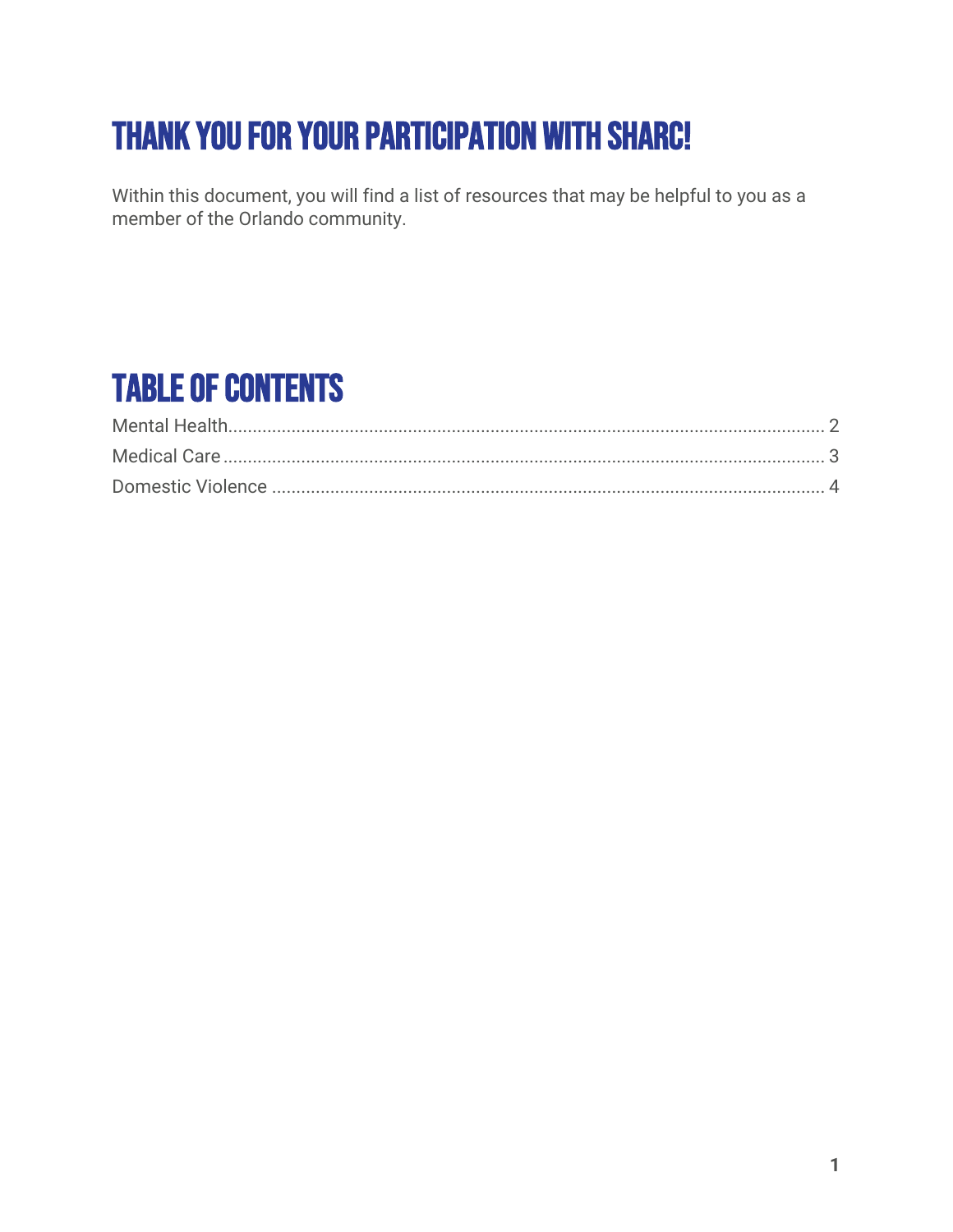## <span id="page-1-0"></span>Mental Health

#### **Mental Health Association of Central Florida**

Provides mental health services to adults.

|          | $\left(\frac{1}{2}\right)$ (407) 898-0110             | 218 SE 24 <sup>th</sup> St<br>Gainesville, FL 32641 |
|----------|-------------------------------------------------------|-----------------------------------------------------|
| $(\cup)$ | <b>Mondays-Fridays:</b> $9 \text{ am} - 5 \text{ pm}$ | the Link to website                                 |

#### **Neighborhood Center for Families**

Provides individual counseling, relationship counseling, couples therapy, and marriage and family counseling for children and adults. Clients must provide proof of residence in Orange County.

 $\alpha$ (407) 836-7610 2100 East Michigan St Orlando, FL 32806 [Link to website](https://4cflorida.org/parents/neighborhood-centers-for-families-ncf/)  ⊕

#### **University of Central Florida Community Counseling and Research Center**

Offers counseling in Orlando to children and adults for individual counseling, relationship counseling, couples therapy, and marriage and family counseling. Counseling services are provided by supervised graduate level interns.





(407) 823-2052 12494 University Blvd Orlando, FL 32816



**ED** [Link to website](https://4cflorida.org/parents/neighborhood-centers-for-families-ncf/)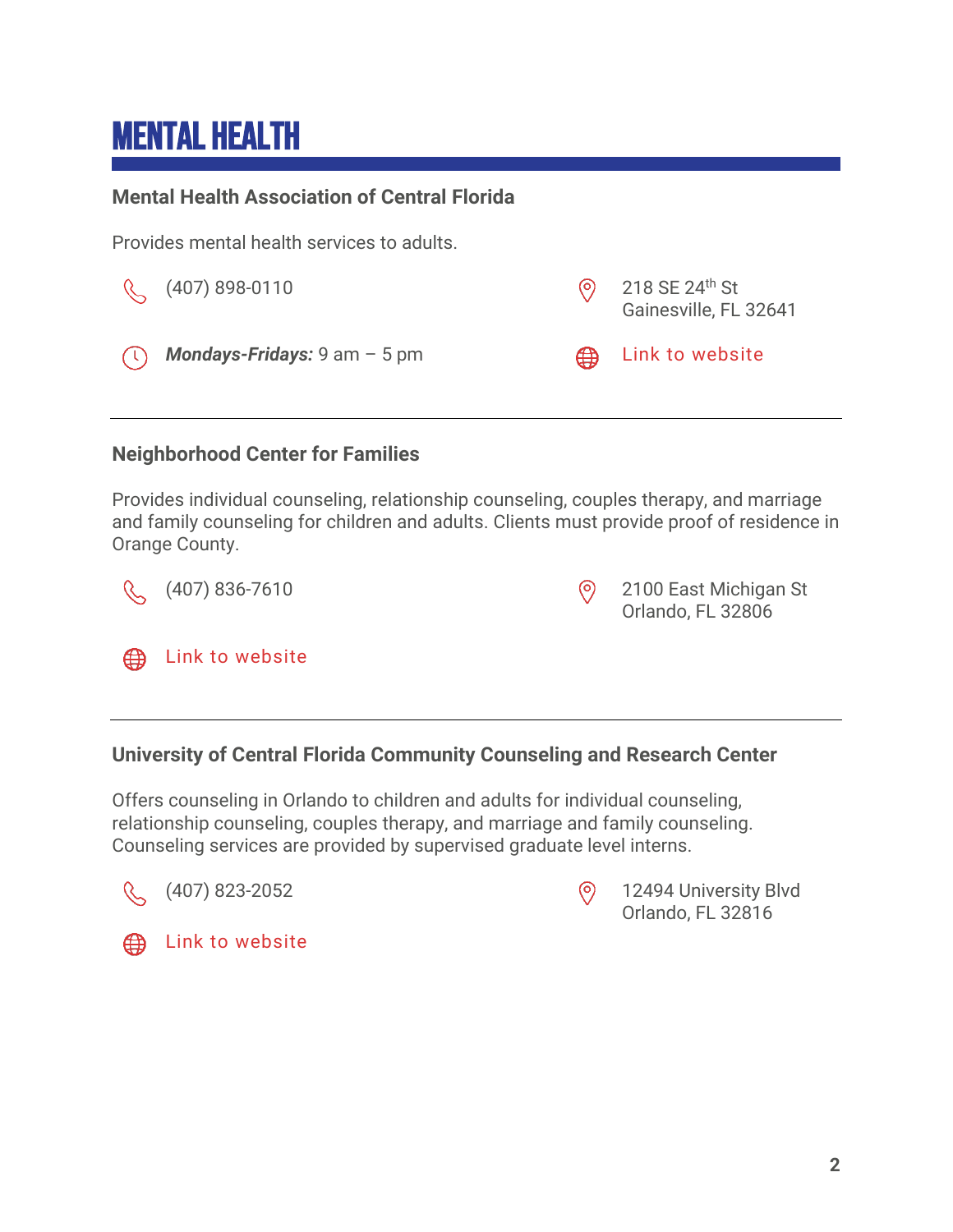## <span id="page-2-0"></span>Medical Care

#### **Hope & Help**

Free HIV/STI Testing and Treatment and psychosocial support.